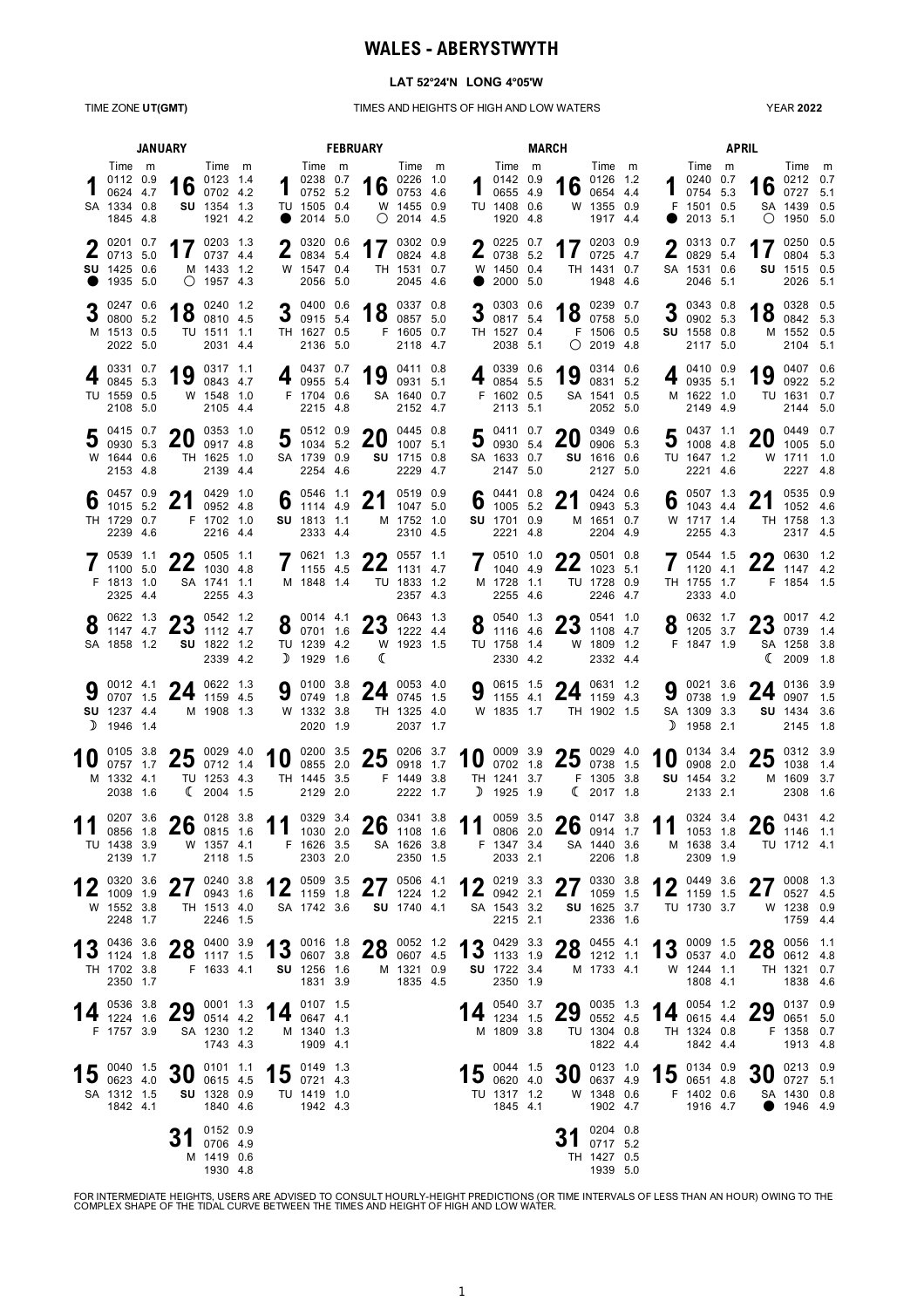## **WALES - ABERYSTWYTH**

#### **LAT 52°24'N LONG 4°05'W**

TIME ZONE **UT(GMT)** TIMES AND HEIGHTS OF HIGH AND LOW WATERS

YEAR **2022**

|   | MAY                                                              |  |                                   |                                                                             | <b>JUNE</b> |                                                                     |                                                             |   |                                                                   |                                                        |  |   |                                                                              | JULY |                                        |                                                                                  |  |              | <b>AUGUST</b>                                                          |  |                                |                                                                |     |  |  |
|---|------------------------------------------------------------------|--|-----------------------------------|-----------------------------------------------------------------------------|-------------|---------------------------------------------------------------------|-------------------------------------------------------------|---|-------------------------------------------------------------------|--------------------------------------------------------|--|---|------------------------------------------------------------------------------|------|----------------------------------------|----------------------------------------------------------------------------------|--|--------------|------------------------------------------------------------------------|--|--------------------------------|----------------------------------------------------------------|-----|--|--|
|   | Time m<br>0245 0.9<br>0802 5.1<br>SU 1458 0.9<br>2018 4.9        |  |                                   | Time m<br>$\bullet$ 0227 0.6<br>16 $0227$ 0.0<br>M 1452 0.5<br>$O$ 2003 5.1 |             |                                                                     | Time<br>0324 1.2<br>1084845<br>W 1526 1.3<br>2101 4.6       | m |                                                                   | Time m<br>16 0348 0.6<br>TH 1607 0.8<br>2120 5.2       |  |   | Time m<br>0349 1.2<br>$1^{0.048}$ 1.4<br>F 1551 1.3<br>2122 4.6              |      |                                        | Time m<br>$\bullet$ 0426 0.5<br>16 $^{0426}$ $^{0.5}$<br>SA 1639 0.8<br>2155 5.3 |  |              | Time m<br>0446 1.0<br>1001 4.4<br>M 1649 1.1<br>2213 4.8               |  |                                | Time m<br>0523 0.7<br>16 $0523$ 0.7<br>TU 1733 1.0<br>2254 5.1 |     |  |  |
|   | 0314 0.9<br>0835 5.0<br>M 1524 1.0<br>2050 4.9                   |  |                                   | 17 $^{0311}$ $^{0.5}$<br>0822 5.2<br>TU 1534 0.6<br>2045 5.2                |             |                                                                     | $2^{0359}$ 1.3<br>0924 4.4<br>TH 1600 1.4<br>2136 4.5       |   |                                                                   | 17 0436 0.6<br>F 1653 0.9<br>2208 5.1                  |  |   | $\bullet$ 0427 1.2<br>$\frac{2}{9947}$ 4.2<br>SA 1629 1.3<br>2158 4.5        |      |                                        | 17 $^{0511}$ 0.5<br>1019 4.8<br>SU 1723 0.9<br>2240 5.2                          |  |              | $\bigcirc$ 0523 1.1<br>$\frac{2}{1037}$ 4.3<br>TU 1725 1.2<br>2251 4.7 |  |                                | 17 $^{0559}$ 1.0<br>1114 4.5<br>W 1809 1.2<br>2335 4.7         |     |  |  |
|   | 3 $^{0343}$ 1.0<br>0908 4.8<br>TU 1548 1.1<br>2121 4.8           |  | 18                                | 0355 0.6<br>0906 5.1<br>W 1617 0.8<br>2129 5.1                              |             |                                                                     | 3 $^{0437}$ 1.3<br>1001 4.2<br>F 1638 1.5<br>2213 4.4       |   |                                                                   | 18 $^{0526}$ 0.7<br>SA 1741 1.1<br>2259 4.9            |  |   | 3 $\frac{0507}{1025}$ $\frac{1.2}{4}$<br>1025 4.1<br>SU 1709 1.4<br>2237 4.5 |      | 18                                     | 0555 0.7<br>1105 4.6<br>M 1806 1.1<br>2326 4.9                                   |  |              | 0600 1.2<br>1116 4.2<br>W 1803 1.3<br>2334 4.6                         |  |                                | 18 $^{0634}$ 1.3<br>TH 1848 1.5                                |     |  |  |
|   | 0412 1.2<br>0942 4.6<br>W 1616 1.3<br>2154 4.6                   |  | 19                                | 0442 0.7<br>0952 4.8<br>TH 1702 1.0<br>2217 4.9                             |             | 4                                                                   | 0519 1.4<br>1041 4.0<br>SA 1721 1.6<br>2254 4.2             |   | 19                                                                | 0618 0.9<br>1128 4.3<br>SU 1832 1.3<br>2352 4.7        |  |   | 0548 1.3<br>1105 4.0<br>M 1750 1.4<br>2319 4.4                               |      | 19                                     | 0639 0.9<br>1152 4.3<br>TU 1850 1.3                                              |  | 4            | 0641 1.3<br>1201 4.1<br>TH 1846 1.4                                    |  |                                | 19 $^{0019}$ 4.3<br>F 1240 3.9<br>(1935 1.7)                   |     |  |  |
|   | 0446 1.3<br>5 $\frac{0446}{1017}$ 4.3<br>TH 1650 1.5<br>2229 4.3 |  | 20                                | 0533 0.9<br>1043 4.5<br>F 1752 1.2<br>2309 4.6                              |             |                                                                     | 5 $\frac{0606}{1127}$ 3.8<br><b>SU</b> 1810 1.7<br>2342 4.0 |   | 20 $^{0712}$ 1.0                                                  | 0712 1.0<br>M 1926 1.4                                 |  |   | $\blacksquare$ 0633 1.4<br>5.1150.3.9<br>TU 1835 1.5                         |      | <b>20</b>                              | 0014 4.6<br>0725 1.2<br>W 1241 4.1<br>(1937, 1.5)                                |  |              | 5 ${}^{0022}_{0729}$ 4.3<br>F 1254 3.9<br>$D$ 1941 1.5                 |  | 20                             | 0110 3.9<br>0800 1.8<br>SA 1337 3.6<br>2036                    | 1.9 |  |  |
| 6 | ● 0527 1.5<br>1057 4.0<br>F 1732 1.7<br>2310 4.1                 |  | 21                                | 0629 1.1<br>1141 4.2<br>SA 1848 1.4                                         |             |                                                                     | 6 $\frac{0700}{1221}$ 1.6<br>M 1906 1.8                     |   | 21                                                                | 0050 4.4<br>0809 1.2<br>TU 1328 3.9<br>$(2026)$ 1.6    |  |   | 6 $_{0724}^{0006}$ 4.3<br>W 1240 3.8<br>1926 1.6                             |      | 21                                     | 0106 4.3<br>0812 1.4<br>TH 1337 3.8<br>2030 1.7                                  |  | ხ            | 0120 4.1<br>0830 1.6<br>SA 1359 3.8<br>2055 1.6                        |  | 21                             | 0220 3.5<br>0901 2.0<br>SU 1501 3.4<br>2206 2.0                |     |  |  |
|   | 0617 1.7<br>1144 3.6<br>SA 1826 1.9                              |  | 22 $^{0008}$ 4.4                  | SU 1248 3.8<br>(1954, 1.6)                                                  |             |                                                                     | $7^{0037}$ 3.9<br>0801 1.6<br>TU 1322 3.5<br>$D$ 2009 1.8   |   |                                                                   | $22^{0154}$ 4.3<br>W 1438 3.8<br>2132 1.6              |  |   | 700594.2<br>0816 1.5<br>TH 1338 3.7<br>$D$ 2025 1.6                          |      | ົາາ<br>$22$ 0906 1.6                   | 0206 4.0<br>F 1443 3.7<br>2136 1.8                                               |  | $\mathbf{I}$ | 702303.9<br>0953 1.6<br>SU 1517 3.8<br>2231 1.6                        |  |                                | 0404 3.4<br>22 $^{0404}$ 3.4<br>M 1650 3.5<br>2343 1.9         |     |  |  |
|   | 000003.8<br>0720 1.8<br>SU 1246 3.4<br>1932 2.0                  |  | 22 0119 4.2<br>$23$ 0845 1.3      | M 1409 3.7<br>2110 1.7                                                      |             |                                                                     | $Q$ 0141 3.9<br>$0$ 0908 1.6<br>W 1430 3.5<br>2119 1.7      |   | $23^{0303}$ 4.1                                                   | TH 1548 3.8<br>2240 1.6                                |  |   | $O$ 0200 4.1<br>$0$ 0920 1.5<br>F 1443 3.7<br>2137 1.6                       |      | 23 $^{0317}$ 3.8                       | SA 1601 3.7<br>2254 1.8                                                          |  |              | $Q$ 0352 3.9<br>$0$ 1121 1.5<br>M 1637 4.0<br>2356 1.4                 |  |                                | 0528 3.6<br>$25$ 1157 1.9<br>TU 1752 3.8                       |     |  |  |
| D | 0106 3.6<br>0837 1.8<br>M 1407 3.3<br>2052 2.0                   |  | 24 $^{0239}$ 4.1                  | TU 1532 3.8<br>2226 1.6                                                     |             | 9                                                                   | 0248 3.9<br>1016 1.4<br>TH 1536 3.7<br>2230 1.6             |   |                                                                   | 0409 4.1<br>24 $^{0409}$ 4.1<br>F 1648 3.9<br>2341 1.6 |  | 9 | 0307 4.1<br>1032 1.4<br>SA 1551 3.9<br>2256 1.5                              |      |                                        | 0434 3.8<br>$24^{0434}$ 3.8<br>SU 1711 3.8                                       |  | Q            | 0510 4.1<br>1230 1.3<br>TU 1744 4.4                                    |  |                                | 0043 1.6<br>24 $^{0043}$ 1.6<br>W 1251 1.6<br>1834 4.1         |     |  |  |
|   | 0228 3.6<br>1002 1.7<br>TU 1532 3.4<br>2216 1.8                  |  | 25                                | 0353 4.2<br>1108 1.2<br>W 1637 4.0<br>2330 1.5                              |             | 10                                                                  | 0352 4.1<br>F 1634 4.0<br>2334 1.4                          |   | $^{0352}$ 4.1 <b>25</b> $^{0507}$ 4.2 1118 1.3 <b>25</b> 1207 1.4 | SA 1738 4.1                                            |  |   | SU 1656 4.1                                                                  |      | 10 $^{0415}$ 4.2 25 $^{0004}$ 1.7      | M 1220 1.7<br>1805 4.0                                                           |  | 10           | 0100 1.0<br>0613 4.4<br>W 1325 1.0<br>1839 4.8                         |  | 25                             | 0127 1.3<br>0657 4.0<br>TH 1332 1.4<br>1908 4.3                |     |  |  |
|   | 0345 3.8<br>1111 1.5<br>W 1635 3.7<br>2323 1.6                   |  | $26^{0452}_{1202}$ 1.1            | TH 1727 4.2                                                                 |             | 11                                                                  | SA 1726 4.3                                                 |   | $^{0450}$ 4.3 26 $^{0033}$ 1.5 11 $^{0007}$ 1.3 26 $^{0059}$ 1.6  | <b>SU</b> 1250 1.4<br>1822 4.2                         |  |   | M 1241 1.1<br>1755 4.4                                                       |      |                                        | TU 1308 1.6<br>1848 4.1                                                          |  | 11           | 0154 0.7<br>0705 4.7<br>TH 1413 0.8<br>1927 5.1                        |  | $26 \t_{0730} \t_{4.3}^{0204}$ | F 1409 1.2<br>1939 4.6                                         |     |  |  |
|   | 1 2 0444 4.1<br>TH 1722 4.0                                      |  |                                   | F 1246 1.0<br>1809 4.4                                                      |             | 12 $^{0444}$ 4.1 27 $^{0021}$ 1.3 12 $^{0030}$ 1.1 27 $^{0118}$ 1.4 | SU 1302 0.9<br>1815 4.6                                     |   |                                                                   | M 1329 1.4<br>1901 4.4                                 |  |   | 12 $^{0107}$ 1.0<br>TU 1335 0.9<br>1847 4.8                                  |      | 27 $^{0144}$ 1.4                       | W 1349 1.4<br>1925 4.3                                                           |  |              | 12 $^{0241}$ $^{0.4}$<br>F 1458 0.6<br>$O$ 2011 5.4                    |  | $\mathbf{Z}$                   | $\bigcap$ 0239 0.9<br>0801 4.4<br>SA 1444 1.0<br>2009 4.8      |     |  |  |
|   | F 1249 0.9<br>1804 4.4                                           |  | 13 0015 1.3 28 0105 1.2           | SA 1325 1.0<br>1846 4.5                                                     |             |                                                                     | M 1349 0.8<br>1901 4.9                                      |   | 13 0633 4.8 28 0720 4.3                                           | TU 1405 1.3<br>1938 4.5                                |  |   | W 1424 0.8<br>$O$ 1937 5.0                                                   |      | 13 0202 0.8 28 0223 1.2<br>$\bullet$   | TH 1427 1.3<br>1959 4.5                                                          |  |              | 13 0835 5.0<br>SA 1539 0.6<br>2053 5.5                                 |  | 20<br>$20$ 0831 4.6            | 0313 0.8<br>SU 1518 0.9<br>2040 4.9                            |     |  |  |
|   | SA 1331 0.7<br>1843 4.7                                          |  | 14 $^{0101}$ 1.0 29 $^{0144}$ 1.1 | 0701 4.7<br>SU 1358 1.1<br>1921 4.6                                         |             |                                                                     | TU 1435 0.7<br>$O$ 1947 5.1                                 |   | 14 0211 0.7 29 0236 1.3                                           | W 1439 1.3<br>2013 4.5                                 |  |   | TH 1511 0.7<br>2024 5.2                                                      |      | 14 $^{0252}$ 0.6 29 $^{0300}$ 1.1      | F 1503 1.2<br>2032 4.6                                                           |  |              | 14 0407 0.3<br>SU 1619 0.6<br>2134 5.5                                 |  | 29 $^{0346}$ 0.7               | M 1551 0.9<br>2112 5.0                                         |     |  |  |
|   | 15 $\frac{0145}{0657}$ 5.0<br>SU 1412 0.6<br>1923 4.9            |  | 30 $^{0219}$ 1.1                  | M 1428 1.1<br>$\bullet$ 1954 4.7                                            |             |                                                                     | W 1521 0.7<br>2033 5.2                                      |   | 15 0259 0.6 30 0313 1.2                                           | 0313 1.2<br>TH 1514 1.3<br>2047 4.6                    |  |   | F 1556 0.7<br>2110 5.3                                                       |      | 15 0339 0.5 30 0335 1.0<br>SA 1538 1.1 | 0335 1.0<br>2105 4.7                                                             |  |              | $15$ 0446 0.5<br>M 1656 0.8<br>2214 5.3                                |  | 30                             | 0420 0.8<br>0933 4.7<br>TU 1624 0.9<br>2146 5.0                |     |  |  |
|   |                                                                  |  |                                   | 0251 1.1<br>31081346<br>TU 1456 1.2<br>2028 4.7                             |             |                                                                     |                                                             |   |                                                                   |                                                        |  |   |                                                                              |      | JI                                     | 0411 1.0<br>0927 4.4<br>SU 1613 1.1<br>2138 4.8                                  |  |              |                                                                        |  | ו כ                            | 0453 0.9<br>1007 4.6<br>W 1658 1.0<br>2222 4.9                 |     |  |  |

FOR INTERMEDIATE HEIGHTS, USERS ARE ADVISED TO CONSULT HOURLY-HEIGHT PREDICTIONS (OR TIME INTERVALS OF LESS THAN AN HOUR) OWING TO THE<br>COMPLEX SHAPE OF THE TIDAL CURVE BETWEEN THE TIMES AND HEIGHT OF HIGH AND LOW WATER.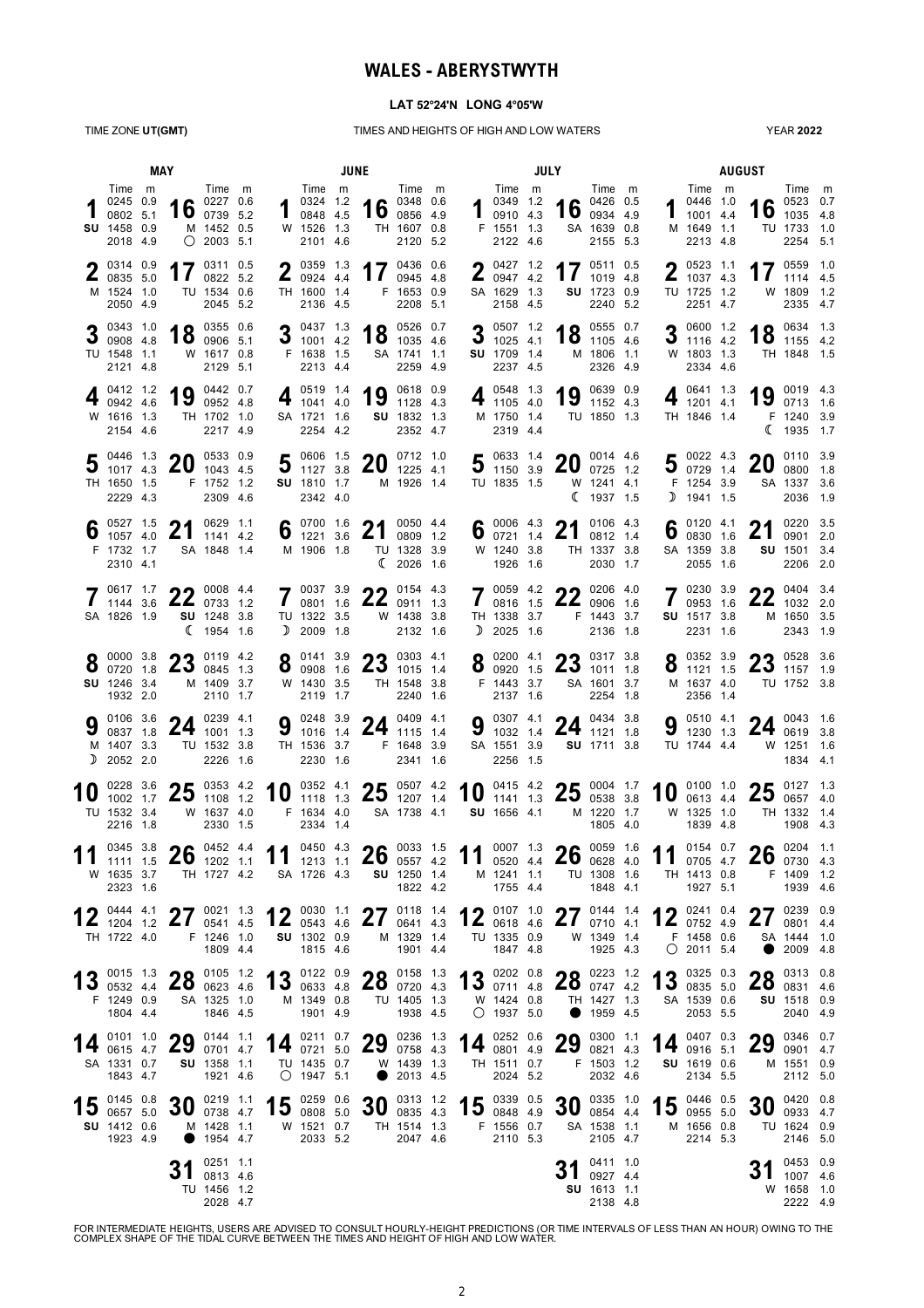## **WALES - ABERYSTWYTH**

#### **LAT 52°24'N LONG 4°05'W**

TIME ZONE **UT(GMT)** TIMES AND HEIGHTS OF HIGH AND LOW WATERS

YEAR **2022**

| <b>SEPTEMBER</b> |                                                                             |  |                                                     | <b>OCTOBER</b>                                                             |  |         |                                                                       |  |                                             |                                                        | <b>NOVEMBER</b> |                         |                                                                          |  |                         |                                                                            |  |                  | <b>DECEMBER</b>                                                         |                          |                                                                        |      |
|------------------|-----------------------------------------------------------------------------|--|-----------------------------------------------------|----------------------------------------------------------------------------|--|---------|-----------------------------------------------------------------------|--|---------------------------------------------|--------------------------------------------------------|-----------------|-------------------------|--------------------------------------------------------------------------|--|-------------------------|----------------------------------------------------------------------------|--|------------------|-------------------------------------------------------------------------|--------------------------|------------------------------------------------------------------------|------|
|                  | Time m<br>0528 1.0<br>1045 4.5<br>TH 1733 1.1<br>2303 4.7                   |  |                                                     | Time m<br>$\bullet$ 0544 1.4<br>16 $^{0544}$ 1.4<br>F 1804 1.5<br>2337 4.2 |  |         | Time m<br>0539 1.2<br>1103 4.4<br>SA 1803 1.3<br>2328 4.3             |  |                                             | Time m<br>16 $^{0536}$ 1.7<br>SU 1819 1.8<br>2349 3.6  |                 | D                       | Time m<br>0021 3.8<br>0733 1.7<br>TU 1258 4.0<br>2031 1.5                |  |                         | Time m<br>$\bullet$ 0025 3.4<br>16 $0025$ 3.4<br>W 1246 3.6<br>(2015, 1.9) |  | 1                | Time m<br>0125 3.8<br>0830 1.6<br>TH 1357 4.2<br>2124 1.3               |                          | Time m<br>0052 3.5<br>16 $0022$ 3.5<br>F 1311 3.9<br>$\binom{2036}{ }$ | 1.7  |
|                  | 0605 1.2<br>1128 4.3<br>F 1816 1.3<br>2351 4.4                              |  | 17<br>€                                             | 0619 1.6<br>1153 4.0<br>SA 1850 1.8                                        |  |         | $2^{0629}$ 1.5<br>1156 4.1<br>SU 1907 1.5                             |  | C                                           | 17 $^{0628}$ 1.9<br>M 1924 2.0                         |                 | ∩                       | 0149 3.6<br>$\frac{2}{1.8}$ 0902 1.8<br>W 1429 4.0<br>2200 1.4           |  | 17                      | 0143 3.2<br>0825 2.0<br>TH 1404 3.6<br>2137 1.8                            |  |                  | $\bullet$ 0247 3.7<br>$\frac{2}{16}$ 0947 1.6<br>F 1514 4.2<br>2235 1.2 | 17                       | 0156 3.5<br>0844 1.8<br>SA 1416 3.8<br>2145 1.6                        |      |
| D                | 0650 1.5<br>$3\degree$ 1219 4.0<br>SA 1913 1.5                              |  |                                                     | 18 $^{0023}$ 3.7<br>SU 1243 3.6<br>1953 2.0                                |  |         | 3 $\frac{0029}{0739}$ 1.8<br>M 1308 3.8<br>$D$ 2036 1.7               |  |                                             | $18$ 0053 3.3<br>TU 1319 3.4<br>2054 2.0               |                 | 3                       | 0328 3.7<br>1029 1.6<br>TH 1554 4.2<br>2313 1.1                          |  | 18                      | 0309 3.3<br>0947 1.9<br>F 1523 3.7<br>2248 1.5                             |  |                  | 0402 3.9<br>$5$ 1057 1.5<br>SA 1621 4.4<br>2334 1.1                     | 18                       | 0303 3.5<br>0956 1.7<br>SU 1522 3.9<br>2251 1.4                        |      |
|                  | 0048 4.0<br>0754 1.7<br>SU 1326 3.8<br>2036 1.7                             |  | 19                                                  | 0129 3.3<br>0812 2.1<br>M 1402 3.3<br>2128 2.1                             |  |         | 0157 3.6<br>0919 1.9<br>TU 1446 3.8<br>2220 1.5                       |  | 19                                          | 0240 3.1<br>0909 2.1<br>W 1511 3.4<br>2237 1.8         |                 |                         | 0440 4.0<br>$4 \tfrac{0440}{1135} \tfrac{13}{15}$<br>F 1656 4.5          |  | 19                      | 0417 3.6<br>1057 1.7<br>SA 1624 3.9<br>2342 1.3                            |  |                  | 0500 4.1<br>1155 1.3<br>SU 1715 4.5                                     | 19                       | 0407 3.7<br>1106 1.5<br>M 1624 4.1<br>2349 1.2                         |      |
|                  | 0206 3.7<br>0929 1.8<br>M 1457 3.7<br>2225 1.6                              |  | nη<br>ZU                                            | 0333 3.2<br>0949 2.1<br>TU 1619 3.4<br>2319 1.9                            |  |         | $5^{0345}$ 3.6<br>$3$ 1057 1.7<br>W 1619 4.1<br>2339 1.2              |  | 20                                          | 0430 3.3<br>1045 1.9<br>TH 1637 3.6<br>2341 1.5        |                 | IJ                      | $\blacksquare$ 0009 0.9<br>0532 4.3<br>SA 1227 1.1<br>1745 4.8           |  | nn.<br>ZU               | 0505 3.9<br>1152 1.4<br>SU 1713 4.3                                        |  |                  | 0024 1.0<br>30054743<br>M 1244 1.2<br>1802 4.6                          | n n<br>ZU                | 0503 4.0<br>1206<br>TU 1720 4.3                                        | 1.3  |
| b                | $\bullet$ 0346 3.7<br>1110 1.6<br>TU 1630 4.0<br>2351 1.3                   |  | 21                                                  | 0513 3.4<br>1130 1.9<br>W 1728 3.7                                         |  |         | 6 $\frac{0502}{1203}$ 4.0<br>TH 1722 4.5                              |  | 21                                          | 0520 3.7<br>1147 1.6<br>F 1723 4.0                     |                 | O                       | $\bullet$ 0055 0.7<br>0614 4.6<br>SU 1311 0.9<br>1827 5.0                |  | 21                      | 0027 1.0<br>0546 4.2<br>M 1238 1.1<br>1756 4.6                             |  | O                | $\bullet$ 0107 1.0<br>0628 4.5<br>TU 1327 1.1<br>1844 4.7               | 21                       | 0040 1.1<br>0554 4.3<br>W 1259 1.1<br>1812 4.6                         |      |
|                  | 0509 4.0<br>1220 1.3<br>W 1737 4.4                                          |  |                                                     | <b>22</b> 0019 1.6<br>$22$ 0559 3.7<br>TH 1225 1.6<br>1808 4.0             |  |         | $7^{0035}_{0555}$ $^{0.8}_{44}$<br>0555 4.4<br>F 1254 1.0<br>1810 4.9 |  | 22 $^{0025}$ 1.2                            | SA 1232 1.3<br>1800 4.3                                |                 |                         | $7^{0135}_{0651}$ $^{0.6}_{0.651}$<br>0651 4.8<br>M 1351 0.8<br>1906 5.1 |  |                         | 22 $^{0108}$ 0.8<br>TU 1322 0.9<br>1836 4.8                                |  |                  | $7^{0144}_{0705}$ 1.0<br>0705 4.6<br>W 1405 1.1<br>1923 4.7             |                          | 0128 0.9<br>$22^{0128}$ 0.9<br>TH 1349 0.8<br>1900 4.8                 |      |
| 8                | 0052 0.9<br>0608 4.3<br>TH 1313 1.0<br>1828 4.9                             |  |                                                     | $22$ 0101 1.2<br>250063340<br>F 1306 1.3<br>1840 4.4                       |  |         | 8 $^{0121}_{0637}$ $^{0.5}_{47}$<br>SA 1337 0.7<br>1852 5.2           |  |                                             | $22.0104$ 0.9<br>23006274.3<br>SU 1312 1.0<br>1834 4.7 |                 | ŏ                       | $O$ 0210 0.7<br>0727 4.9<br>TU 1426 0.8<br>$O$ 1942 5.1                  |  | $\bullet$               | $22.0149$ 0.7<br>250070248<br>W 1404 0.7<br>1917 5.0                       |  |                  | $8^{0217}$ 1.1<br>0741 4.7<br>TH 1441 1.1<br>$O$ 1959 4.7               | 25                       | <b>ባ</b> ባ 0214 0.8<br>0727 4.9<br>F 1437 0.7<br>1947 4.9              |      |
|                  | 0141 0.6<br>0655 4.7<br>F 1358 0.7<br>1912 5.2                              |  | 24 $^{0137}$ 1.0                                    | SA 1343 1.0<br>1910 4.7                                                    |  | $\circ$ | 9 $^{0202}_{0715}$ $^{0.4}_{7.7}$<br>SU 1416 0.6<br>1930 5.4          |  | 24 $^{0140}$ 0.7                            | M 1349 0.8<br>1907 4.9                                 |                 | ິ                       | 0242 0.8<br>0800 5.0<br>W 1459 0.9<br>2017 5.0                           |  | 24 $^{0229}$ 0.6        | TH 1447 0.7<br>1959 5.1                                                    |  |                  | 0246 1.2<br>9 $\frac{0246}{0816}$ 4.7<br>F 1514 1.2<br>2035 4.6         |                          | $\bigcap$ $\bigcap$ 0258 0.7<br>$24$ 0812 5.1<br>SA 1525 0.6<br>2034   | -4.9 |
|                  | 0225 0.3<br>0736 5.0<br>SA 1439 0.6<br>$O$ 1953 5.5                         |  | 25 $^{0211}$ 0.8                                    | SU 1418 0.8<br>• 1940 4.9                                                  |  | 10      | 0238 0.4<br>0751 5.1<br>M 1452 0.6<br>2006 5.5                        |  | 25 0216 0.6                                 | TU 1426 0.7<br>• 1942 5.1                              |                 |                         | 10 $^{0309}_{0833}$ 50<br>0833 5.0<br>TH 1529 1.0<br>2052 4.9            |  | $25^{0309}$ 0.7         | F 1531 0.7<br>2042 5.0                                                     |  | 10               | 0315 1.2<br>0850 4.7<br>SA 1547 1.2<br>2112 4.4                         | 25                       | 0343 0.7<br>0858 5.2<br>SU 1612 0.5<br>2121 4.9                        |      |
|                  | <b>SU</b> 1517 0.5<br>2031 5.6                                              |  | $^{0304}_{0815}$ 5.1 <b>26</b> $^{0245}_{0801}$ 4.7 | M 1452 0.7<br>2011 5.1                                                     |  |         | TU 1524 0.7<br>2042 5.4                                               |  | 11 $^{0311}$ $^{0.5}$ 26 $^{0251}$ $^{0.6}$ | W 1503 0.6<br>2018 5.2                                 |                 | 11 0334 1.1 26 0351 0.8 | F 1559 1.2<br>2126 4.6                                                   |  |                         | SA 1617 0.7<br>2127 4.9                                                    |  | 11 $^{0345}$ 1.3 | 0345 1.3<br><b>SU</b> 1623 1.3<br>2148 4.3                              | $26^{0428}_{0945}$ $5.2$ | 0428 0.8<br>M 1700 0.6<br>2209 4.7                                     |      |
|                  | 0341 0.3<br>12 $\frac{0.04 + 0.05}{0.0852 + 5.2}$<br>M 1552 0.6<br>2108 5.5 |  | 27<br>$\mathbf{Z}$                                  | 0318 0.6<br>0832 4.9<br>TU 1526 0.7<br>2044 5.2                            |  |         | $4 \bullet 0341 0.7$<br>$12$ 0858 5.1<br>W 1554 0.8<br>2116 5.2       |  | 27 $^{0327}$ 0.6                            | TH 1541 0.7<br>2056 5.1                                |                 |                         | 12 0940 4.6<br>SA 1632 1.3<br>2203 4.3                                   |  | 27 $^{0435}$ $^{0.9}$   | SU 1706 0.8<br>2216 4.6                                                    |  |                  | $4 \bullet 0420 1.4$<br>$12$ 1002 4.5<br>M 1702 1.4<br>2227 4.1         | 67<br><b>Z</b>           | 0514 0.9<br>1033 5.1<br>TU 1749 0.7<br>2259 4.5                        |      |
|                  | $13$ $0927$ 5.1<br>TU 1625 0.7<br>2145 5.3                                  |  | $2^{0415}$ 0.5 $20^{0352}$ 0.6<br>$20$ 0904 4.9     | W 1600 0.7<br>2119 5.2                                                     |  |         | $13$ 0407 0.9<br>TH 1623 1.1<br>2150 4.9                              |  | $28^{0404}_{0918}$ 5.0                      | F 1622 0.8<br>2138 4.9                                 |                 |                         | $13$ $^{0431}$ $^{1.5}$<br>SU 1712 1.5<br>2242 4.0                       |  | $28^{0523}$ 1.1         | M 1801 1.0<br>2310 4.3                                                     |  |                  | 13 $^{0500}$ 1.5<br>TU 1746 1.5<br>2309 3.9                             |                          | $20$ 0602 1.1<br>$20$ 1123 4.9<br>W 1841 0.9<br>2352 4.3               |      |
|                  | 0446 0.8<br>14 $1002$ 4.9<br>W 1657 1.0<br>2221 5.0                         |  | 29 $^{0425}$ $^{0.8}$                               | TH 1636 0.9<br>2157 5.0                                                    |  |         | F 1653 1.3<br>2226 4.5                                                |  | 14 $^{0431}$ 1.2 29 $^{0443}$ 1.0           | SA 1708 1.0<br>2223 4.6                                |                 |                         | M 1801 1.7<br>2328 3.7                                                   |  | 14 0512 1.7 29 0617 1.3 | TU 1901 1.2                                                                |  |                  | 14 $^{0546}$ 1.6<br>W 1836 1.6<br>2357 3.7                              |                          | $29^{0653}$ 1.3<br>TH 1935 1.1                                         |      |
|                  | 15 $\frac{0514}{1037}$ 4.7<br>TH 1728 1.2<br>2258 4.6                       |  | 30                                                  | 0500 1.0<br>1018 4.7<br>F 1715 1.0<br>2239 4.7                             |  |         | $15$ $^{0459}$ $^{1.4}$<br>SA 1730 1.5<br>2304 4.1                    |  | $30$ $^{0528}$ $^{1.2}$ $^{1.2}$            | <b>SU</b> 1802 1.2<br>2316 4.2                         |                 |                         | 15 $^{0604}$ 1.8<br>TU 1901 1.8                                          |  | $30^{0012}$ 4.0         | 0012 4.0<br>W 1243 4.3<br>$D$ 2010 1.3                                     |  |                  | $15$ $^{0638}$ $^{1.7}$<br>TH 1932 1.7                                  |                          | 0049 4.0<br>$30^{0049}_{0749}$ 1.4<br>F 1316 4.4<br>2035 1.3           |      |
|                  |                                                                             |  |                                                     |                                                                            |  |         |                                                                       |  |                                             | 0622 1.5<br>1146 4.2<br>M 1908 1.4                     |                 |                         |                                                                          |  |                         |                                                                            |  |                  |                                                                         |                          | 0154 3.8<br>0853 1.6<br>SA 1423 4.2<br>2141 1.4                        |      |

FOR INTERMEDIATE HEIGHTS, USERS ARE ADVISED TO CONSULT HOURLY-HEIGHT PREDICTIONS (OR TIME INTERVALS OF LESS THAN AN HOUR) OWING TO THE<br>COMPLEX SHAPE OF THE TIDAL CURVE BETWEEN THE TIMES AND HEIGHT OF HIGH AND LOW WATER.